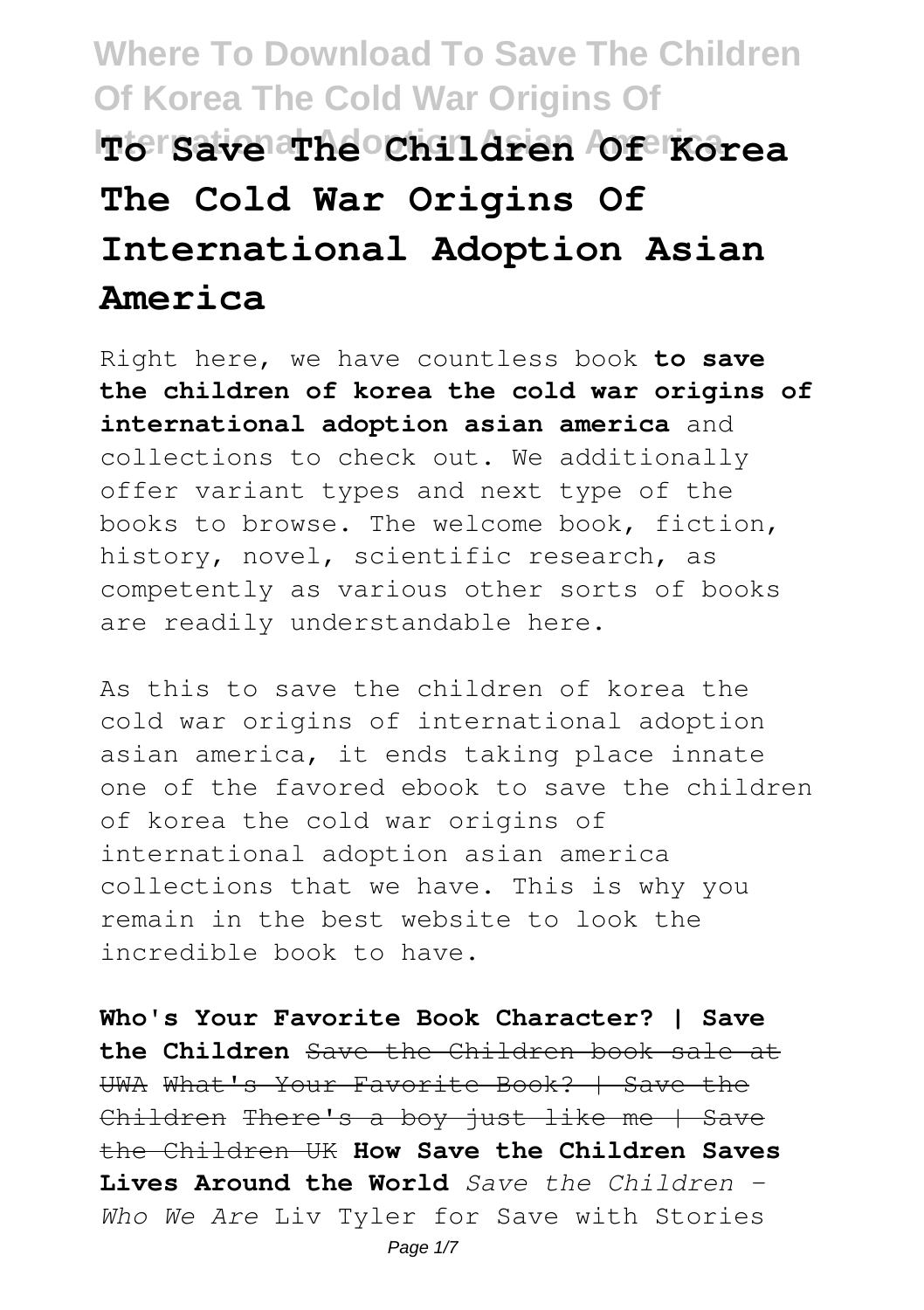**International Adoption Asian America** reading \"Slinky Malinky\" by Lynley Dodd Supporting child literacy with Save the Children | Sainsbury's **Who Founded Save the Children? Stopping Child Hunger in Malawi | Save the Children Save The Children whistleblower: charity sex abuse 'a systemic problem'** *Where Are Children in America Most and Least Prioritized? | Save the Children* THIS is Hunger | Save the Children **John Zoltner of Save the Children talks Call for Code** *Most Shocking Second a Day Video How Sponsorship Works | Save the Children* Still The Most Shocking Second A Day *I Am The Future | Save the Children TV Advert* Changing Lives for 100 Years | Save the Children *To Save The Children Of*

The Save the Children Fund, commonly known as Save the Children, was established in the United Kingdom in 1919 to improve the lives of children through better education, health care, and economic opportunities, as well as providing emergency aid in natural disasters, war, and other conflicts. After passing a century, it is now a global movement made up of 29 national member organisations which works in 120 different countries. The organisation promotes policy changes to gain more rights for youn

*Save the Children - Wikipedia* To Save the Children Unrated | 1h 32min | Drama | TV Movie 5 April 1994 Teacher Jake Downey has relocated to a small town in Wyoming hoping to escape the urban problems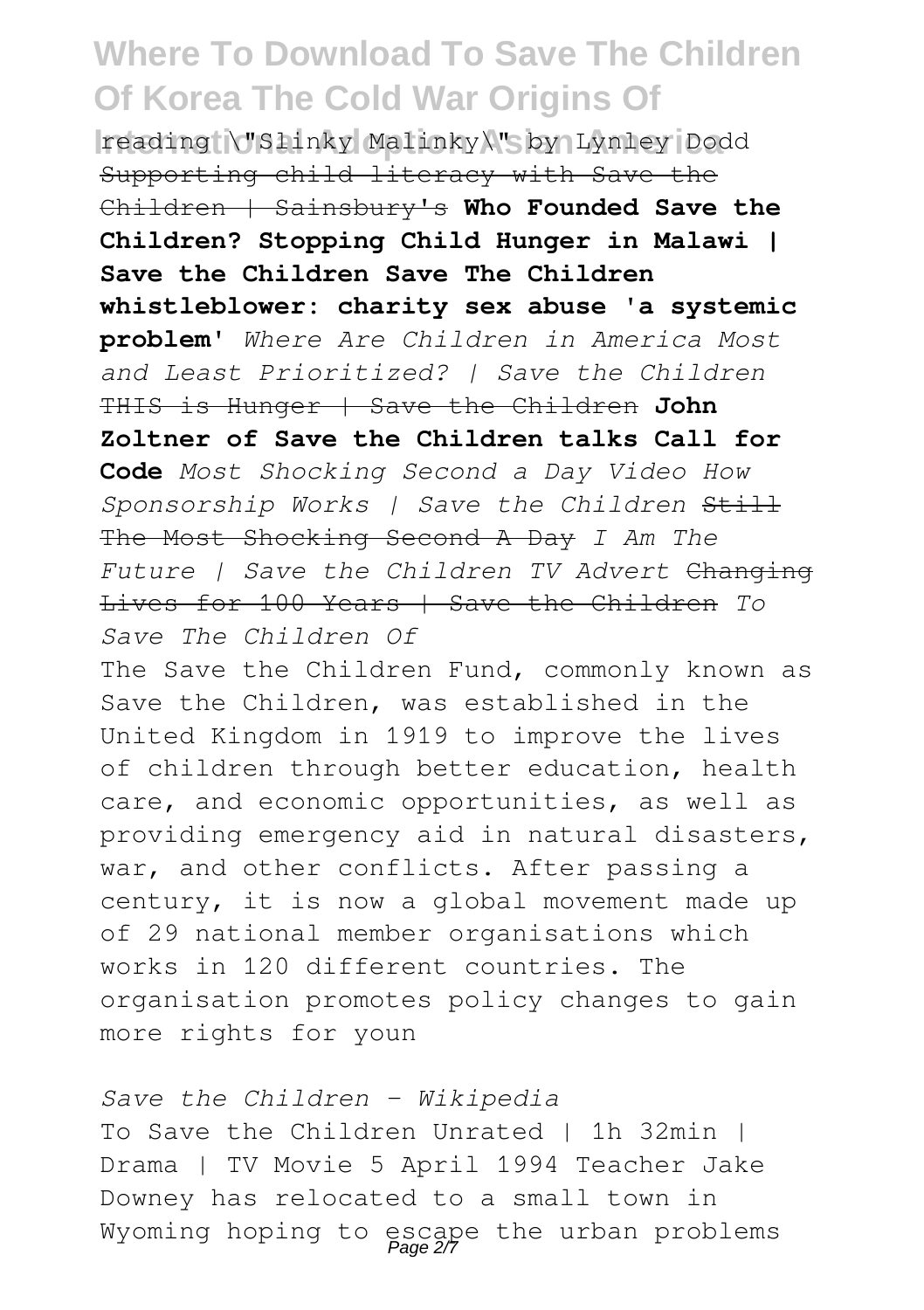**Where To Download To Save The Children Of Korea The Cold War Origins Of Iof his last assignments Asian America** 

*To Save the Children (TV Movie 1994) - IMDb* Together, with Save the Children members around the world, we have three big goals. Our shared ambition is that by 2030, no child dies from preventable causes before their fifth birthday, all children learn from a quality basic education, and violence against children is no longer tolerated.

*About Us | Save the Children UK* After the 'save our children' hashtag went viral this past summer, the Save the Children Federation released a statement seeking to put a distance between the charity and the QAnon-linked trend.

*Facebook cracks down on the use of 'Save Our Children ...*

You might see people sharing the hashtag #SavetheChildren on social media. But much of this online activity has nothing to do with the respected and real Save the Children charity. Its name has ...

*QAnon has hijacked the name of Save the Children, a real ...*

Groups like FFTCUK are iterations of what's known as the "save our children" movement, a righteous name which conceals close links to QAnon. Some Facebook groups in this vein are more blatantly...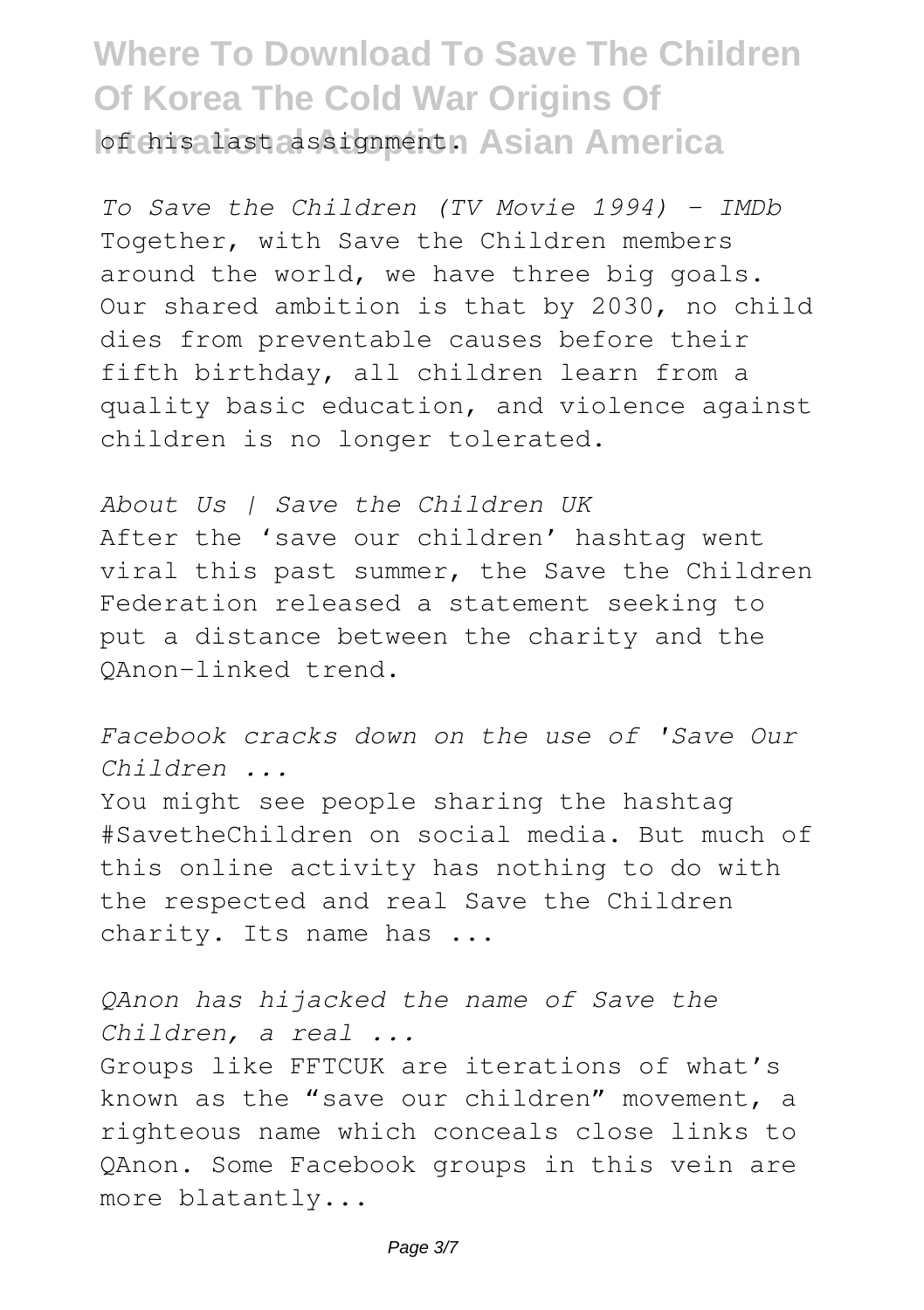**International Adoption Asian America** *How a desire to 'Save Our Children' took people down the ...*

At Save the Children we believe every child has equal rights. Our founders laid the groundwork for the Convention on the Rights of the Child, which establishes racial discrimination as a violation of child rights. We have a duty and a responsibility to defend all children everywhere against discrimination based on race and gender.

*A Statement of Solidarity | Save the Children UK* An August analysis by First Draft, a nonprofit tracking misinformation online, found that of 3.5 million Facebook users discussing "Save the Children" and "Save Our Children" hashtags, "the most ...

*Facebook to limit QAnon Save our Children hashtag, not ...* Save the Children believes every child deserves a future. That's why we do whatever it takes – every day and in times of crisis – to ensure children grow up healthy, learning and safe. Especially those hardest to reach. But we can't do this important work without your support.

*Ways to Give | Save the Children* Information concerning Save the Children Federation, Inc., including copies of its IRS Forms 990 and 990-T, may be obtained without cost by calling  $1.800.728.3843$ , writing to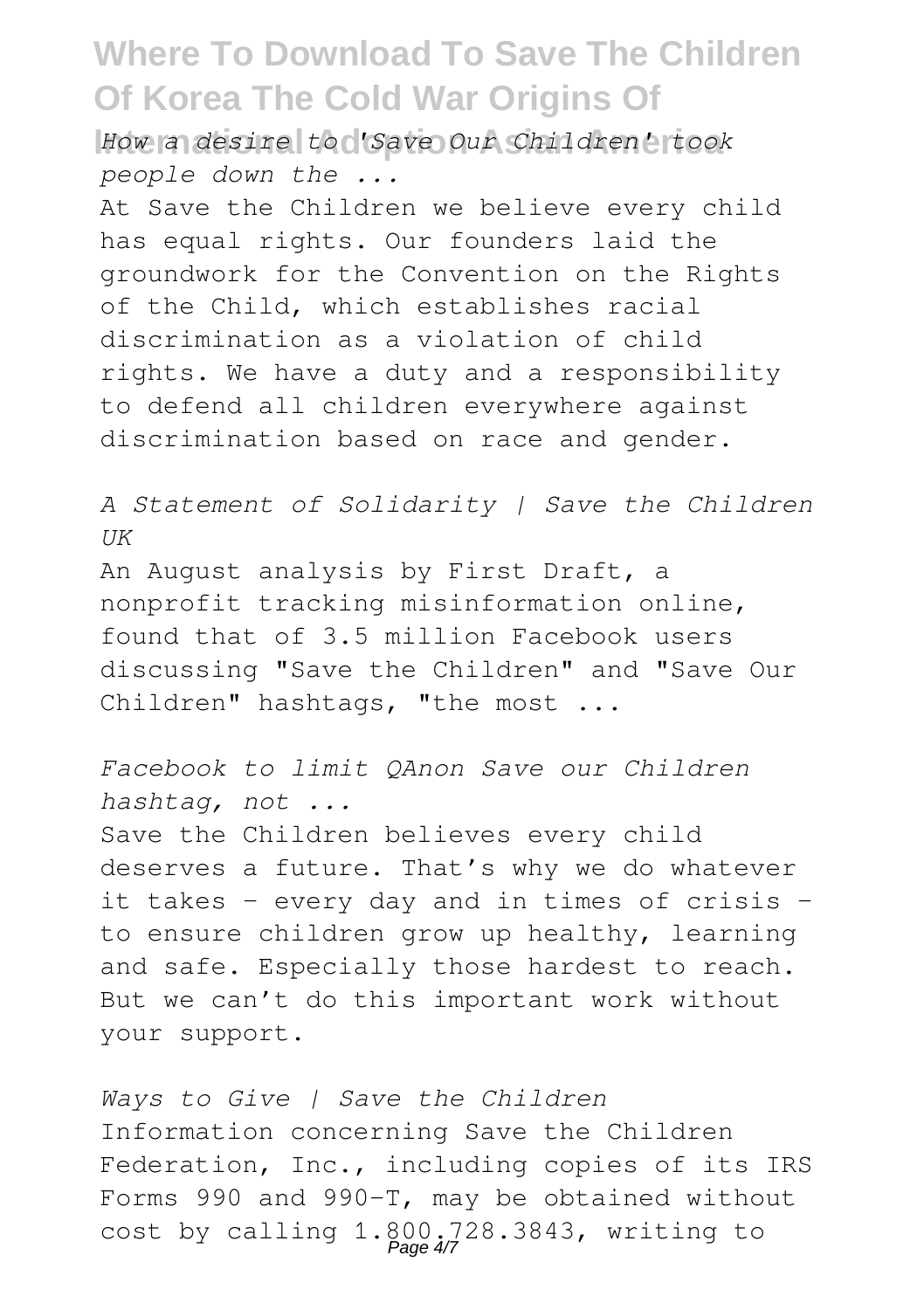**Internation Save the Children Federation, Inc. at 501** Kings Highway East, Fairfield, CT 06825 or send an email to supportercare@savechildren.org

*Financial Statements & Information | Save the Children*

In 2018, Save the Children reached 134 million children in 120 countries, including 447,000 here in the United States: - Save the Children helped give 28 million children around the world a healthy start  $-$  We helped give 8 million children around the world the opportunity to learn - We helped protect 2. 9 million children from harm - We responded to 113 humanitarian emergencies in 58 countries, reaching 9. 3 million children Save the Children will do whatever it takes for children - every ...

*Charity Navigator - Rating for Save the Children* Save the Children Fund is a registered company limited by guarantee (Company No. 178159) Registered Charity in England & Wales (No. 213890), Scotland (SC039570) and Isle of Man (No. 199) Registered Office: 1 St John's Lane, London EC1M 4AR

*Charity gifts and cards | Save the Children Shop* Ms Barreto, 44, a mother of three, managed to run to a nearby burger bar but died there from her injuries, using her last words to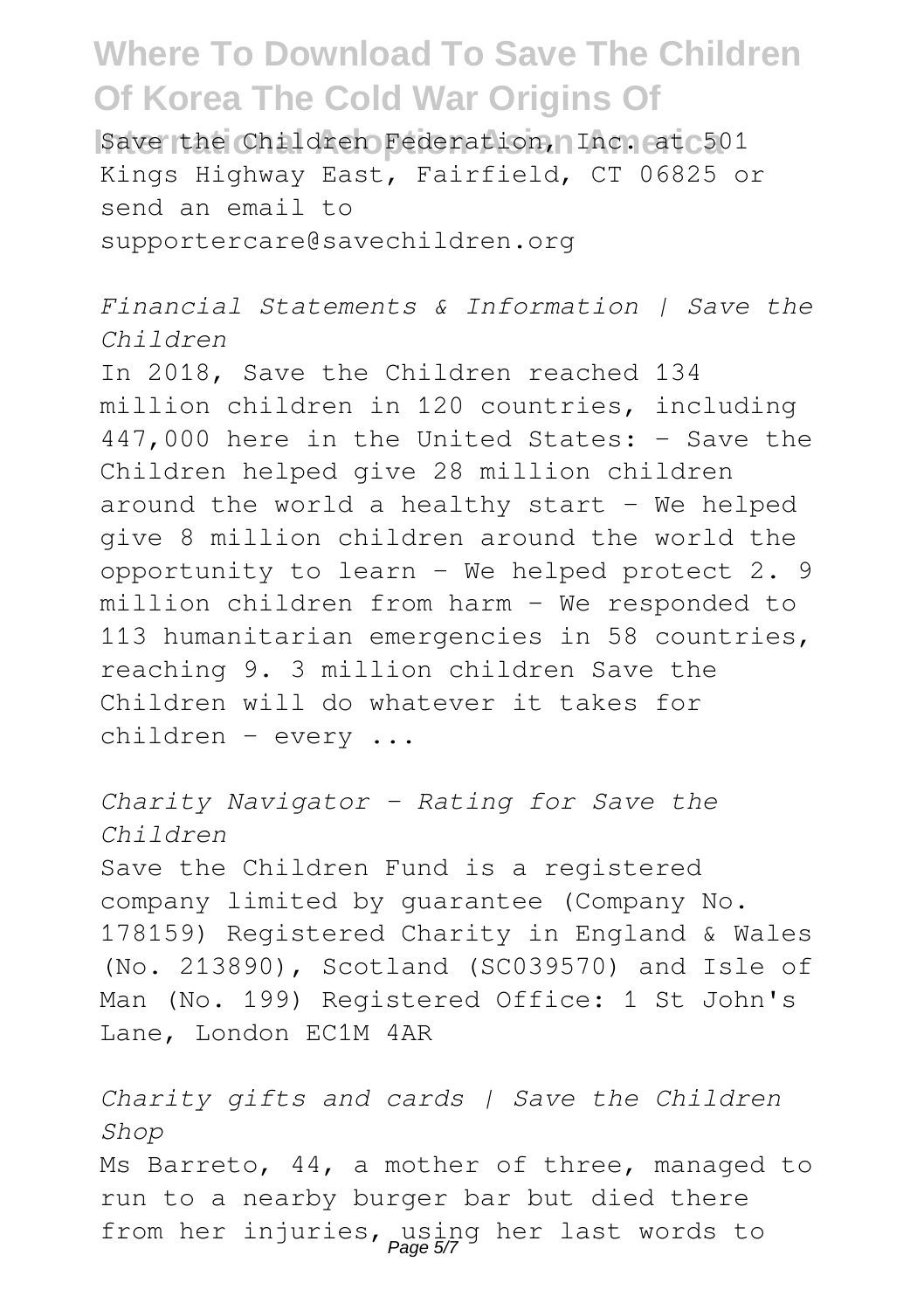ask parademics: "Tellomy children that I love  $them$  "

*'Tell my children I love them': Last words of Nice terror ...*

Save the Children Save the Children believes every child deserves a future. In the UK and around the world, we give children a healthy start in life, the opportunity to learn and protection from harm. We do whatever it takes for children – every day and in times of crisis – transforming their lives and the future we share.

*Save the Children | Will Aid* The Tories are only saying councils should support hungry children to save face – not because it'll actually work. As leader of Newcastle City Council, I know the £63m hardship fund that Matt ...

*The Tories are only saying councils should support hungry ...* Help Save Children in Uganda. Uganda, officially the Republic of Uganda, is a landlocked country, with a troubled history, set astride the equator in East Africa. Striving to become a country of relative stability and prosperity, and with a burgeoning youth population, Uganda continues to face numerous challenges. This includes its persistent ...

*Help Children in Uganda | Save the Children* Page 6/7